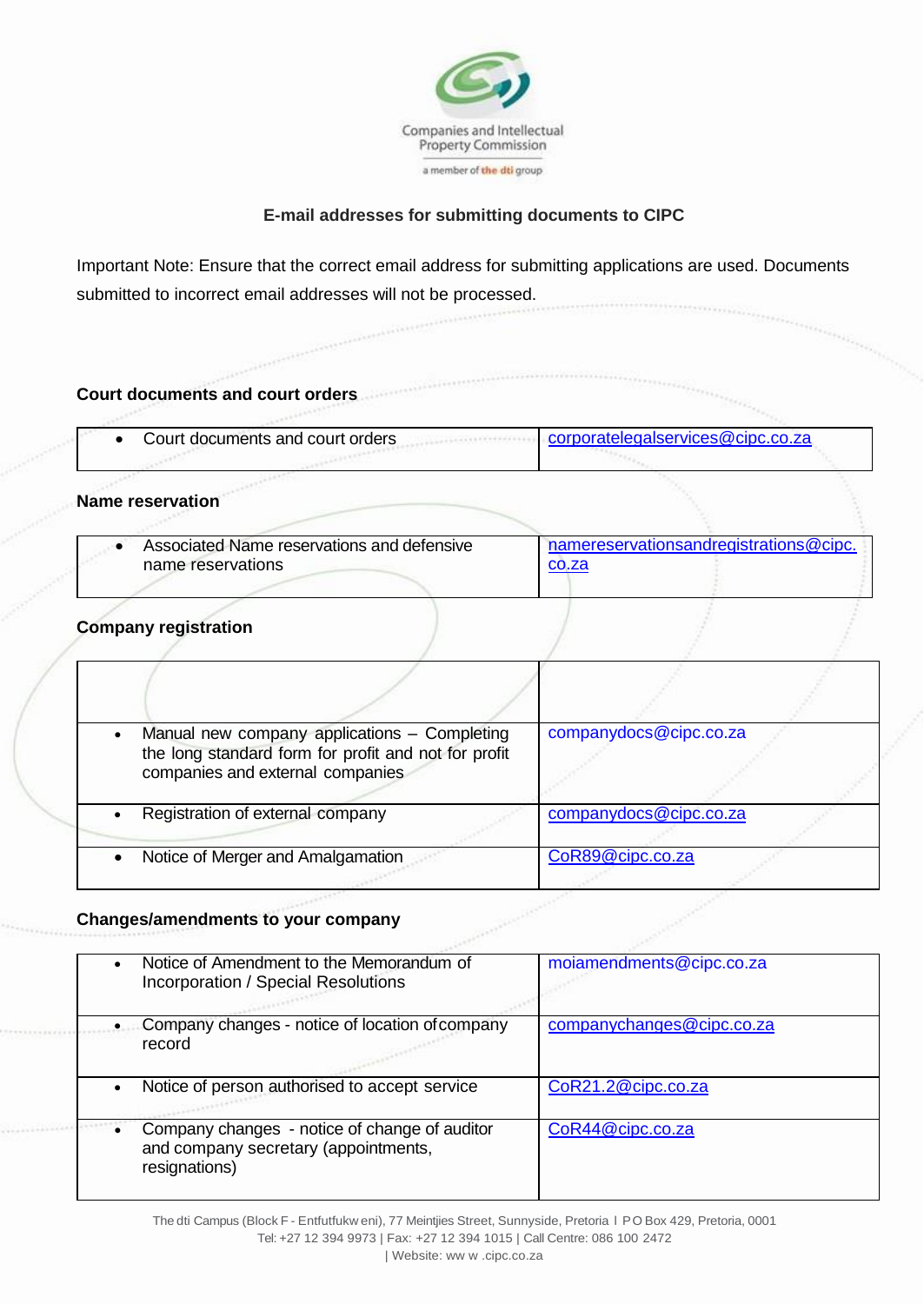

a member of the dti group

| Manual director changes                                                          | Manualcor39@cipc.co.za    |
|----------------------------------------------------------------------------------|---------------------------|
| Company director changes – electronic (application<br>submitted via CIPC system) | Eservicescor39@cipc.co.za |

#### **Changing the status of your company or close corporation**

| Company and close corporation deregistrations              | deregistrations@cipc.co.za |
|------------------------------------------------------------|----------------------------|
|                                                            |                            |
| Company and close corporation reinstatements               | re-instatements@cipc.co.za |
| Company and close corporation liquidations                 | liquidations@cipc.co.za    |
| Application to transfer registration of foreign<br>company | companydocs@cipc.co.za     |

#### **Conversions**

| Close corporation to company conversions       | companydocs@cipc.co.za   |  |
|------------------------------------------------|--------------------------|--|
| Conversion from co-operative to company        | companydocs@cipc.co.za   |  |
| Conversion from one type of company to another | moiamendments@cipc.co.za |  |

#### **Business Rescue**

| Notice to start Business Rescue Proceedings                                                                                                                                                                                                                                                                                                                                                                                                | businessrescue@cipc.co.za |  |
|--------------------------------------------------------------------------------------------------------------------------------------------------------------------------------------------------------------------------------------------------------------------------------------------------------------------------------------------------------------------------------------------------------------------------------------------|---------------------------|--|
| Appointment of a Business Rescue Practitioner                                                                                                                                                                                                                                                                                                                                                                                              | businessrescue@cipc.co.za |  |
| Response to filing of Business Rescue Status<br>Report; Business Rescue Terminations and<br><b>Business Rescue Substantial Implementation</b>                                                                                                                                                                                                                                                                                              | businessrescue@cipc.co.za |  |
| $\label{eq:2.1} \begin{split} &\texttt{V}(\texttt{t}) = \texttt{V}(\texttt{t}) = \texttt{V}(\texttt{t}) = \texttt{V}(\texttt{t}) = \texttt{V}(\texttt{t}) = \texttt{V}(\texttt{t}) = \texttt{V}(\texttt{t}) = \texttt{V}(\texttt{t}) = \texttt{V}(\texttt{t}) = \texttt{V}(\texttt{t}) = \texttt{V}(\texttt{t}) = \texttt{V}(\texttt{t}) = \texttt{V}(\texttt{t}) = \texttt{V}(\texttt{t}) = \texttt{V}(\texttt{t}) = \texttt{V}(\texttt{$ |                           |  |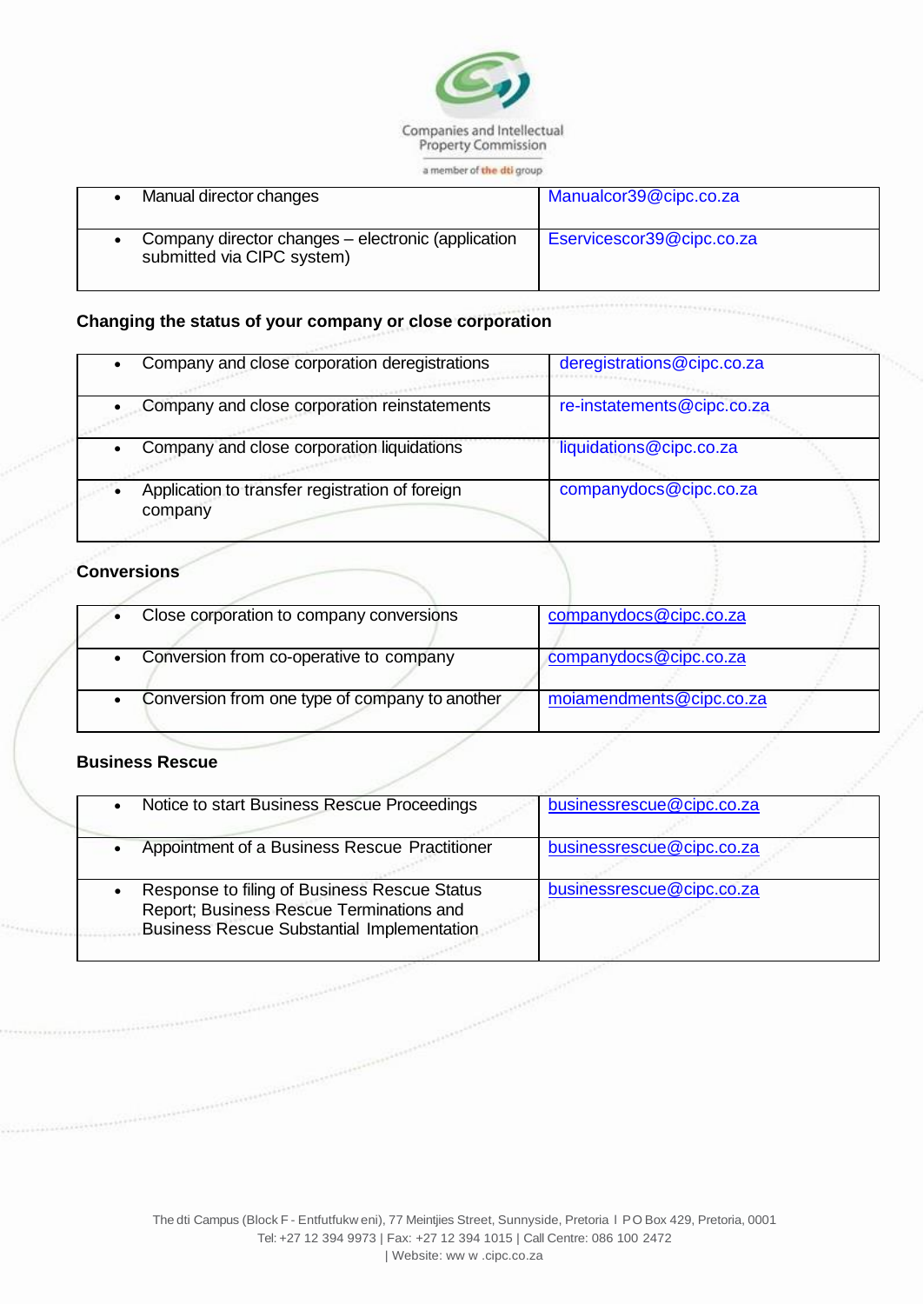

# **Corporate Compliance and Enforcements**

| $\bullet$ | CoR135.1 complaints – acknowledge receipts of<br>complaints                           | CoR135.1complaints@cipc.co.za  |
|-----------|---------------------------------------------------------------------------------------|--------------------------------|
|           | Request for investigation                                                             | CoR135.1complaints@cipc.co.za  |
|           | Reportable Irregularities arising from Independent<br>Review of financial statements. | independentreview@cipc.co.za   |
|           | Filing financial or reviewed financial statements                                     | financialstatements@cipc.co.za |
|           | Prospectus                                                                            | prospectus@cipc.co.za          |
|           | Advisory opinions                                                                     | education@cipc.co.za           |
|           | Confidentiality Applications in terms of section 212<br>of the Companies Act          | 212applications@cipc.co.za     |

# **Close corporation (CC)**

|           | Changes in CC membership - eServices                     | eservicesck2@cipc.co.za |  |
|-----------|----------------------------------------------------------|-------------------------|--|
|           | Changes in CC membership - form completed<br>manually    | manualck2@cipc.co.za    |  |
|           | Letters for Accounting Officer (consent,<br>resignation) | manualck2@cipc.co.za    |  |
|           | CC change in address                                     | manualck2@cipc.co.za    |  |
| $\bullet$ | CC manual financial year end changes                     | manualck2@cipc.co.za    |  |
|           | CC change in principal business                          | manualck2@cipc.co.za    |  |
|           |                                                          |                         |  |
|           | Andreas a contra experience of<br><b>Co-operatives</b>   |                         |  |

### **Co-operatives**

| $\bullet$ | Co-operative registrations                  | cooperativesonline@cipc.co.za |
|-----------|---------------------------------------------|-------------------------------|
| $\bullet$ | Amendment to constitution of a co-operative | cooperativesonline@cipc.co.za |
| $\bullet$ | Changes to co-operative details             | cooperativesonline@cipc.co.za |
|           | Conversions                                 | cooperativesonline@cipc.co.za |
|           | Amalgamations/Divisions                     | cooperativesonline@cipc.co.za |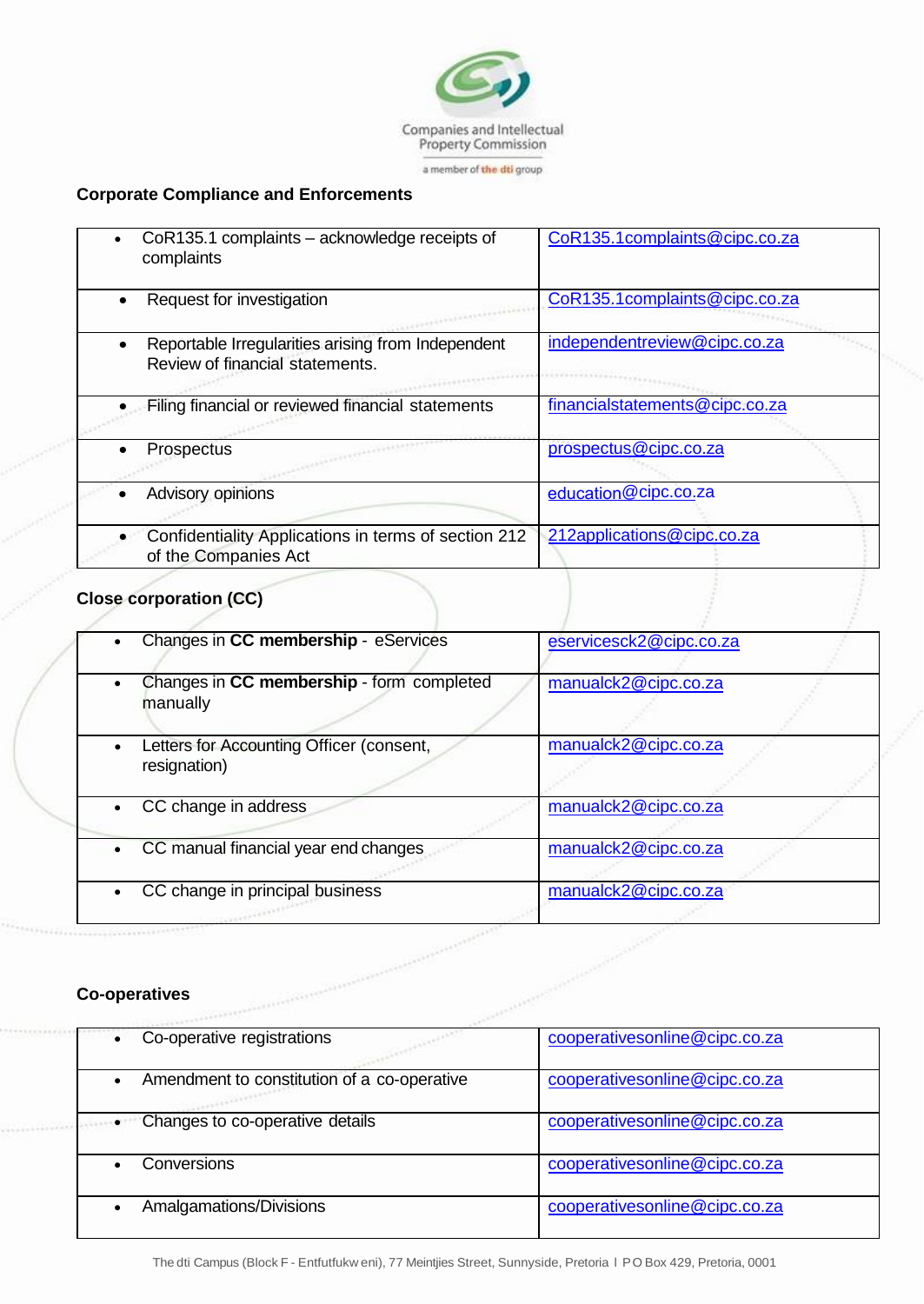Tel: +27 12 394 9973 | Fax: +27 12 394 1015 | Call Centre: 086 100 2472 | Websit[e: ww w .cipc.co.za](http://www.cipc.co.za/)